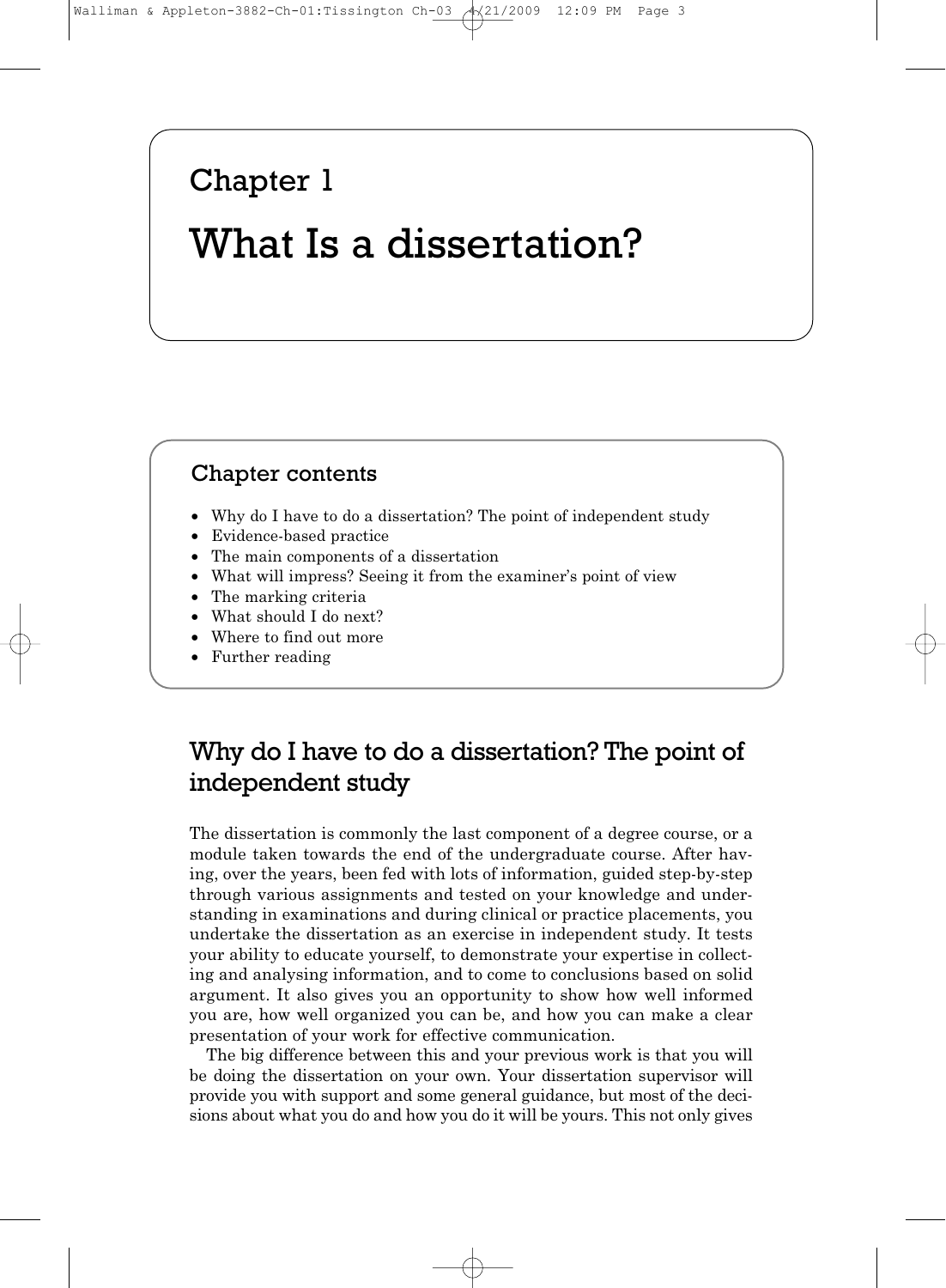you a lot of freedom to pursue a particular interest, but also enables you to put your own individual talents to their best use. This will inevitably require some soul-searching and evaluation of where your strongest talents lie. It is really up to you to make yourself shine in your best light!

What you are required to do can be termed 'research', as it is about finding out new things (even if they are only new to you), making sense of these, and presenting your findings in an organized and well-argued way. As with any research project, there must be stated aims at the outset, and some kind of achievement of these by the end. With the increasing focus in health and social care on evidence-based practice, the dissertation component provides an ideal opportunity to consider a pertinent clinical question for practice.

This type of work obviously presents lots of opportunities, but also some dangers. The point of this book is to guide you through the process of doing a dissertation in health and social care, and to explain and discuss the options you might have at each stage. It will help you to make informed decisions that you can build on in order to produce a successful outcome. It should not be all hard slog, but it will present some serious challenges in terms of your knowledge and understanding of your subject matter, and of your abilities to organize and motivate yourself. However, undertaking a dissertation can be one of the most satisfying processes to go through – and come out of at the other side.

# Evidence-based practice

Evidence-based practice has gained considerable momentum in health and social care practice in the UK since the early 1990s. It is defined by Straus et al. as 'the conscientious, explicit and judicious use of current best evidence in making decisions about the care of individual patients' (2005: 280). Evidence-based practice involves not only using the best available evidence, but combining this with the needs and preferences of the client, and the clinical expertise and judgment of the health and social care practitioner (Straus et al., 2005). It is about ensuring that finite resources are used for those health and social care interventions and care activities that are known to be the most effective and safe. Evidence-based practice is a systematic process that starts by identifying a clinical question, gathering relevant evidence, appraising and evaluating the quality of that evidence, and then using that evidence to underpin decision making and practice.

It is important to point out that evidence informing practice comes from a number of different sources not just research evidence. Indeed there is a substantial amount of practice for which research evidence is not available. 'This does not mean practice for which there is no evidence is wrong, but that the evidence does not exist in a formal [research] way' (Coles, 2008: 19). Where research findings are not established, evidence might come from policy directives, experts, practice experiences, theory that is not research based and from the experiences of clients, patients and carers (Le May, 1999).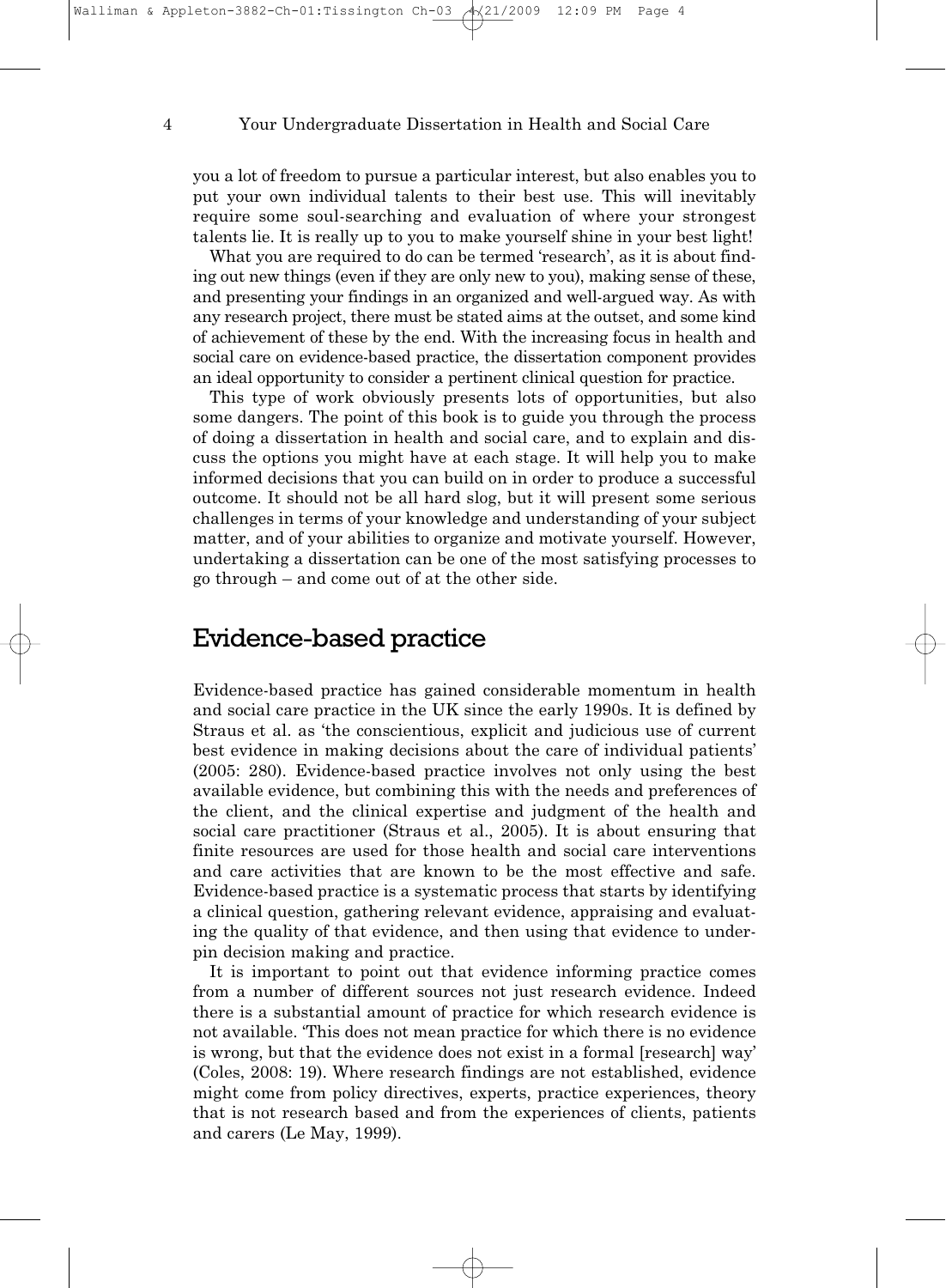#### Walliman & Appleton-3882-Ch-01:Tissington Ch-03  $A$  21/2009

What Is a dissertation? 5

So what relevance has evidence-based practice for the undergraduate dissertation? The concept is of central importance for a number of reasons. Over the course of your undergraduate studies, you will undoubtedly have become an informed consumer of evidence-based health or social care practice, developing skills in critically evaluating contemporary evidence in your subject area. You will have developed a questioning approach to your practice and studies and it is likely that you will have identified several practice questions that interest you and issues that have challenged your thinking. The undergraduate dissertation provides you with an opportunity to consolidate these skills and examine a practice issue that has really caught your interest. This might involve examining an area of practice through a comprehensive literature review, challenging an aspect of practice by examining the evidence in the area or generating new knowledge to increase understanding about health or social care practice. Evidence-based practice is a central feature all these dissertation examples, it is about finding the evidence and then putting that evidence into current health and social care practice (Clare Taylor, 2000).

# The main components of a dissertation

Although dissertations come in many types, shapes and sizes, there are some aspects that are shared by most of them. Of course, the subject and how it is dealt with will have an enormous influence on the form and appearance of the finished work. However, as all dissertations are an exercise in academic research, there will be certain components that are regarded as essential for them to have academic credibility. A standard type of dissertation in health and social care will probably have the following components.

### Preambles

- A title this provides the briefest summary of the dissertation.
- An abstract a slightly longer summary of the dissertation outlining the main issues, the research question, methods of investigation and conclusions.
- Acknowledgements an expression of thanks to all those people and organizations that have helped you in the funding of, or preparation and writing of the dissertation.
- A list of contents the guide to the various sections of the work.
- A list of illustrations and figures if this is appropriate.

#### The main section

This is usually a series of chapters or sections. A typical example contains separate sections consisting of: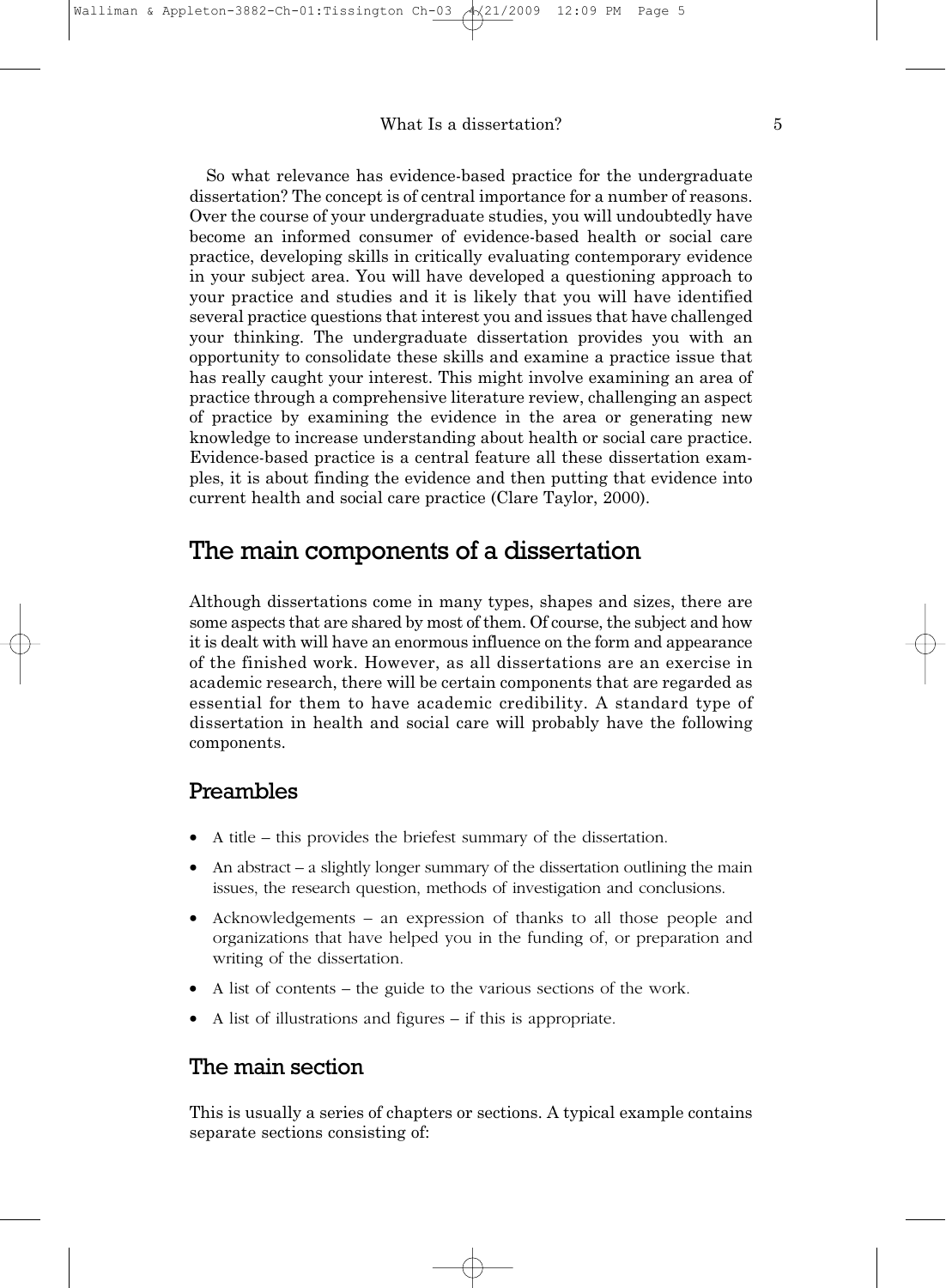- An introduction to the dissertation.
- Some background to the research that reveals the issues to be researched and the work already done on the subject.
- A statement of the research problem or question and an explanation of how the research work was carried out (i.e. the methods used).
- The results of data collection and analysis.
- A discussion of the results and what they mean.
- Some conclusions based on the results.
- Recommendations for health and social care practice, education and/or research.

### The add-ons

At the end are sections that provide important information on aspects of the work:

- A list of references fuller details about all the publications and other sources that you have cited in the text.
- A bibliography other literature that is relevant to the study but has not been directly referred to in the text.
- Possibly some appendices (supplementary information such as letters of support, ethics committee review information, participant invitation letters, information sheets, consent forms, detailed literature search strategies, questionnaire schedules or data extraction forms, etc). These give examples of your methods of working and/or further background information about issues that are important to your work, but not so central as to warrant being included in the main text.

We do not know about you, but we always like to see some kind of illustrations, diagrams or summary tables in things that we read. Not only do these enliven the appearance of the page by breaking up rows of solid text, but they also can encapsulate ideas or issues in an incredibly compact manner.

# What will impress? Seeing it from the examiner's point of view

In order to be awarded a really good grade, it is obviously useful to understand exactly what the examiner will be looking for when giving marks. The following list will indicate the main areas that gain marks in any dissertation, regardless of topic. These areas will be discussed in detail in the following chapters of this book, with many handy hints to help you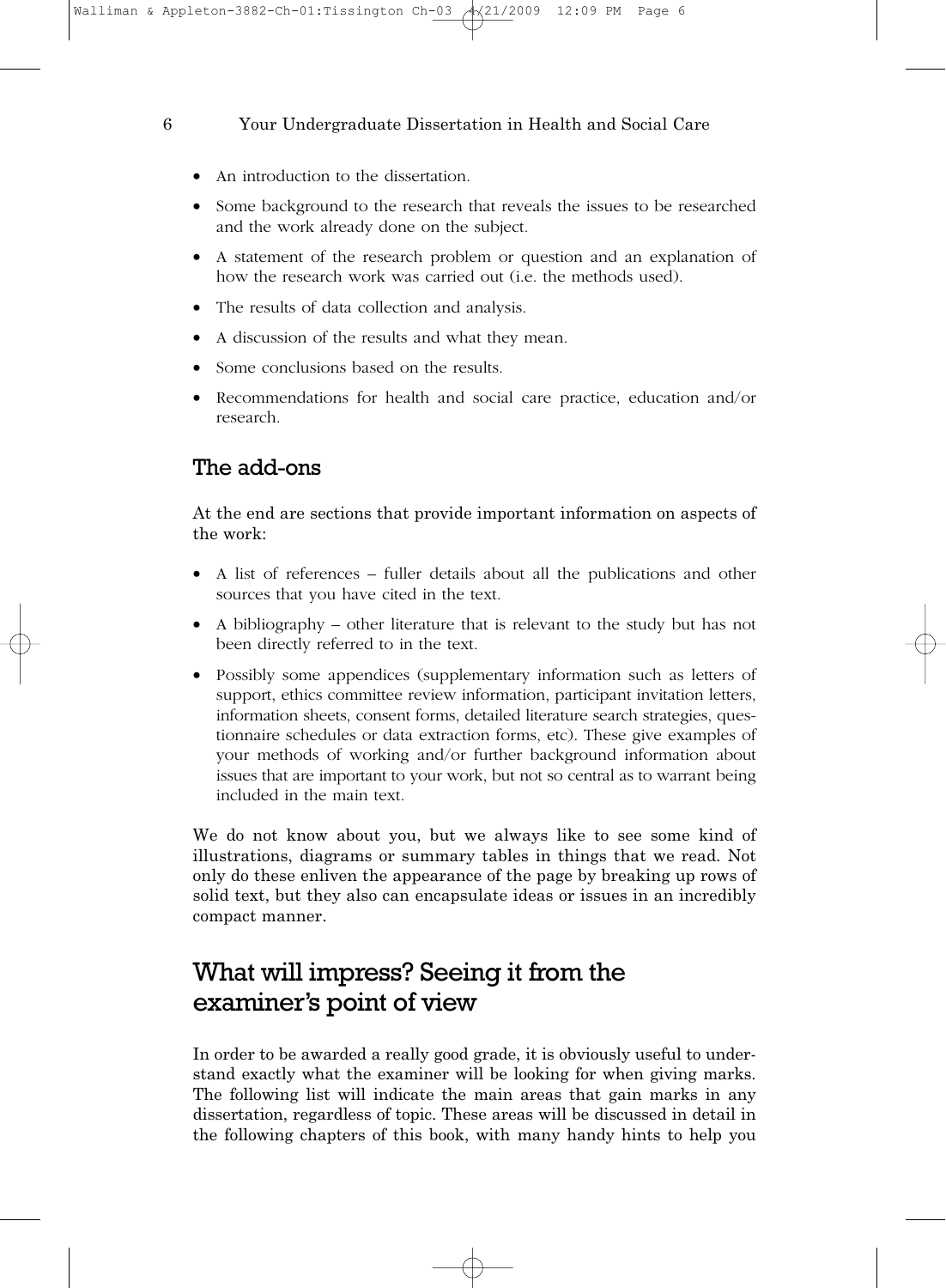#### What Is a dissertation? 7



**Figure 1.1** Some kind of illustrations or diagrams

achieve the best possible result. The list is not presented in any order of priority, but focuses on three areas that the examiner is likely to focus on:

- first impressions of the thesis;
- quick review;
- detailed reading.

There follows a list of the main assessment areas and the sorts of questions that the examiner will be asking him/herself.

### First impressions

**Presentation** How does it look? A neat cover, practical binding and well-designed page layout all give a favourable impression to start with. Remember that your dissertation will be on a pile with all the rest, so



**Figure 1.2** On the pile with all the rest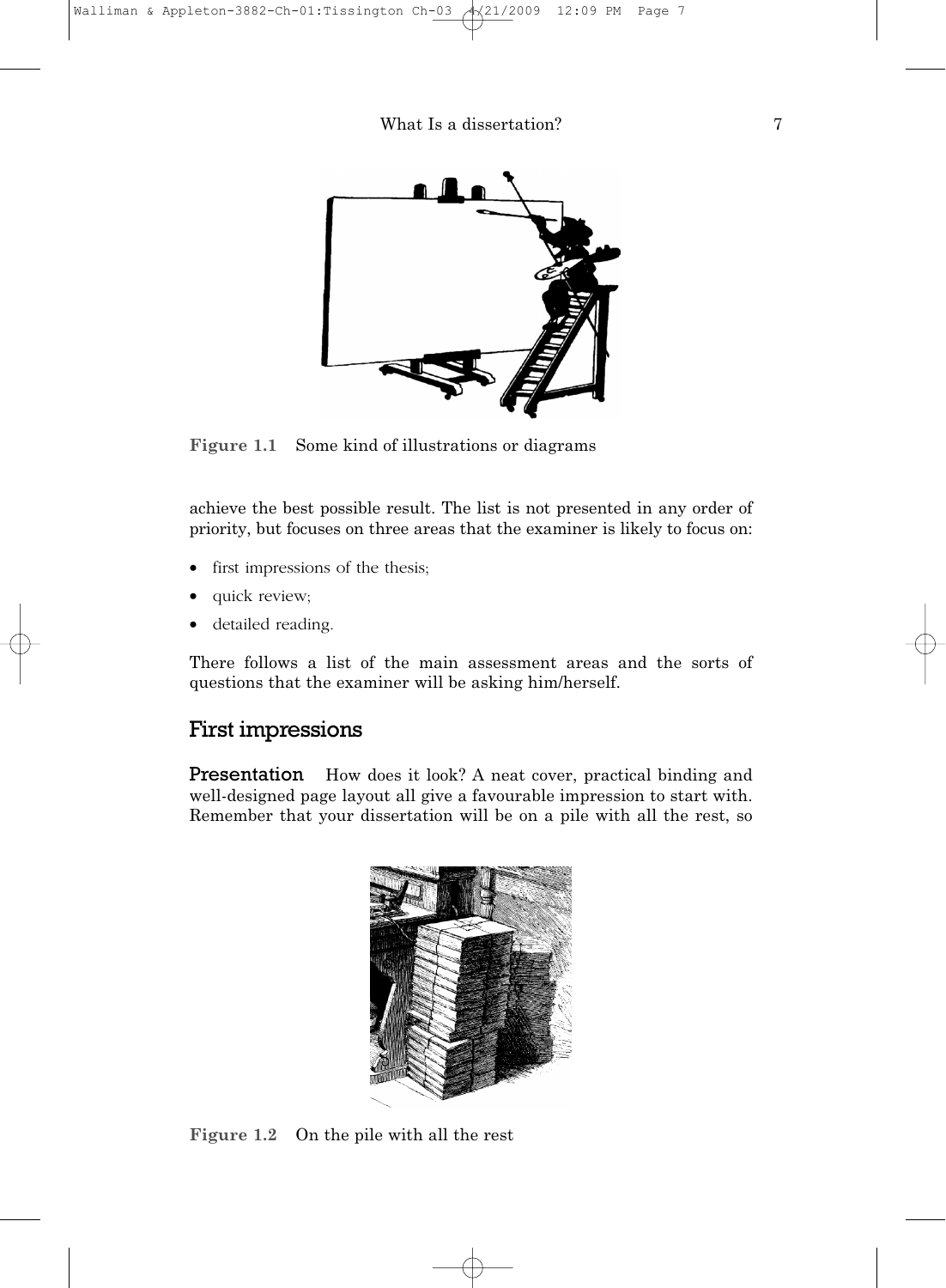comparisons can easily be drawn with the others. Your examiner will be naturally better disposed to the more attractive submissions.

**Organization** A brief scan through the dissertation should give an immediate impression of how the work is organized. This means clearly headed sections, page numbers, easily spotted chapter divisions and a logical arrangement of the sections of the study. The examiner will feel much more comfortable with work that is easy to navigate. A clear structure is a strong indication of clear thinking – a markable aspect of the work.

**Length** Should conform to the requirements. A dissertation that looks too thin or too thick immediately rings alarm bells for the marker. The former will be difficult to award sufficient marks and the latter will be a daunting task to wade through. Studies that are over word limit are likely to attract a penalty. When submitting your thesis you should state the number of words used (excluding references and any appendices).

### Quick review

**Abstract** A very useful, brief introduction that should never be left out. Summarize your whole dissertation in 150–200 words, including main conclusions. Not an easy task but good practice, and again demonstrates clear thinking.

List of contents Situated near the front of the dissertation, this gives a simple overview of not only what is in the text, but how it is organized. It will also provide a useful navigation tool for later finding the page numbers of the different sections.

**Main conclusions** One of the main points for doing a dissertation is to come to some conclusions based on the research. The final chapter should spell out the conclusions extremely clearly so that they can be picked out by the examiner by simply scanning through the pages. He/she will check that the conclusions relate exactly to the research problem or question.

**Reference list** This will be a measure of your background reading, both in depth and in scope. You will impress your examiner if the relevant journals and books are cited, but will not if your list is padded with numerous extraneous references.

### Detailed reading

Relevance and quality of background literature You will not be reinventing the wheel. Whatever the subject you are tackling, there will be numerous other writers and experts who have worked in the same area. The examiner will look to see if you have discovered the main ones relevant to your study and have understood what they have written. This will provide the context for your own research and will enable you to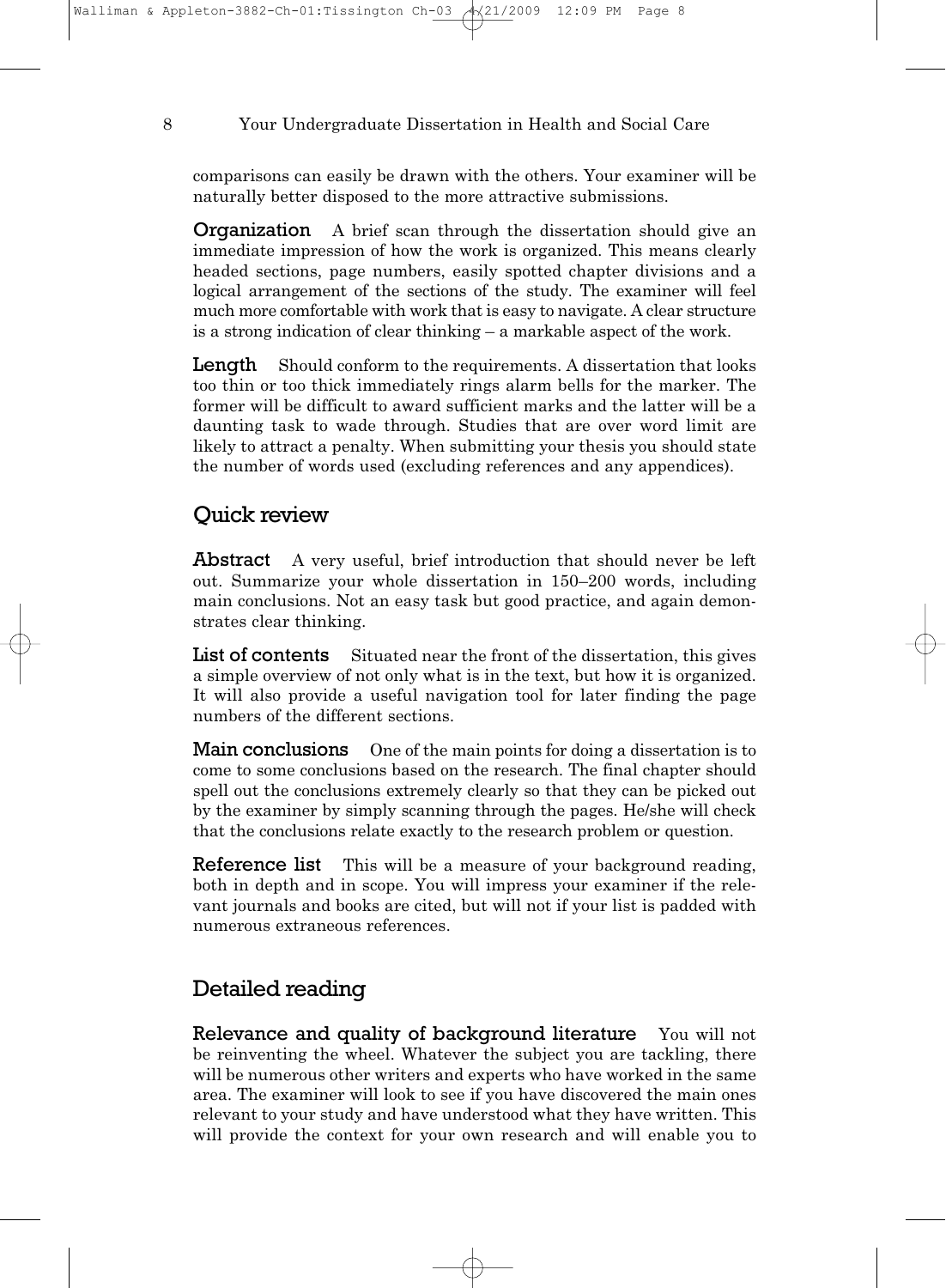pinpoint the particular issue that you will tackle in your study. It will also provide precedents of how the research might be carried out.

Clarity of research problem or question It is essential to be clear, not only in your own mind but also in your writing, about the exact problem or question that you are tackling. This is the foundation stone of your dissertation and produces the main aims of the research. The research problem or question will be elaborated and dissected during the course of your study, but it remains the linchpin of all your research efforts. It should be possible throughout the dissertation for the examiner to relate the writing to the stated aims derived from the research problem or question.

Selection of methods for data collection and analysis One of the main reasons of doing a dissertation is to discover and implement basic research methods. The choice of methods is huge, so you will be marked both on the discussion about possible methods and on the appropriateness of your choice to answer your research question.

Use of research methods Each method has its own rules and procedures, so you need to demonstrate that you have understood these and implemented them correctly. The methods selected should be appropriate to the particular question being asked and must be rigorous and sensitive.

Solidity of argument to support findings and conclusions You could see the whole dissertation as a piece of detective work, with the report being the evidence and argument that leads to your conclusions. Do you have a watertight case? The examiner will dissect the logic of your argument and weigh the strength of your conclusions based on the evidence you bring forward.

**Quality of referencing** Your work will inevitably be based on the research and writings of others; after all, that is how we learn about most things. It is therefore essential that you acknowledge the source of your information and ideas by consistent use of a citing and referencing system. Marks are specifically allotted to this aspect of the work.

**Quality of writing** The main form of your communication is the written word. Correct spelling and grammar are basic requirements. Proper sentence and paragraph construction are also essential; these will be partly dependent on your personal style. You should aim for clarity throughout. The examiner will have limited time to read your work, so make it easy for him or her: you will be rewarded for this. If you are not writing in your first language, it is a good idea to find a native English speaker to read through your work and correct it as necessary.

# The marking criteria

It will help you to understand the particular requirements of your own course if you read through the instructions for your dissertation extremely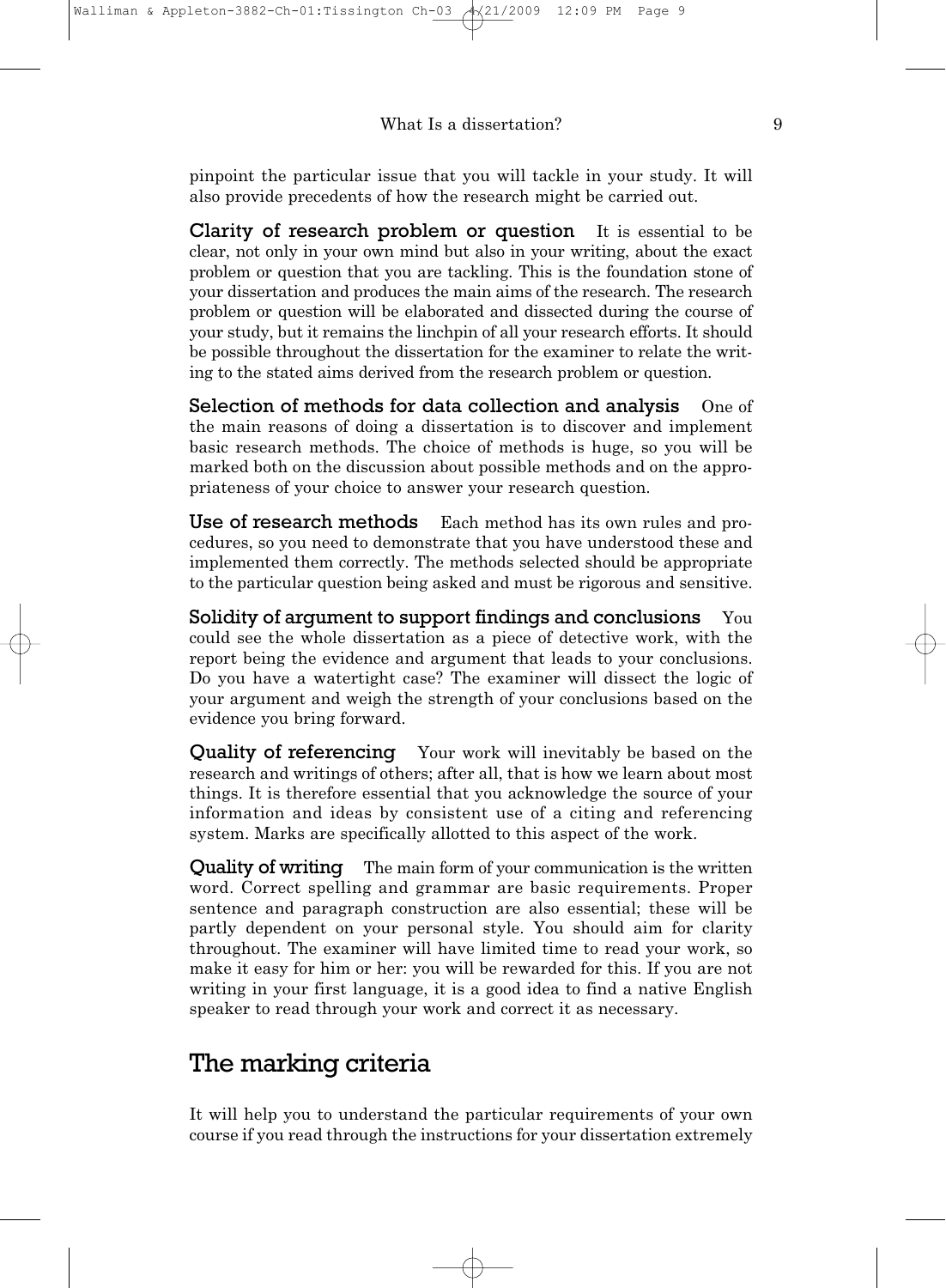carefully. Make a note of the issues mentioned and compare these with the comments highlighted above. Do not hesitate to take any opportunity you may get to discuss the requirements with your tutor or dissertation supervisor. It is also really important that you familiarize yourself with the marking criteria for the dissertation, as this provides a very useful indication of how marks will be allotted or weighted to the various sections of the dissertation thesis. If there is no breakdown of the marks, try and read between the lines to see if there are any hints. Remember the marking criteria are there to help you and should be used as a guide on where to place most emphasis in your dissertation thesis.

## What should I do next?

Even if you do not know yet exactly what you are going to choose as a topic for your dissertation, it is a good idea to go and look at the work of students from previous cohorts/years. Your department or your university/college library should keep copies of all the dissertations. Find out where they are. You will probably be impressed by the sheer number of them, so how do you start looking to find something useful? Here is a good way to do it.

Find out what order they are in on the shelves. If they are in some kind of subject order, then choose four or five on the subject area that you are interested in. If not, any recent dissertations from your course will do. If you can only get them by request from the library catalogue, then choose some from the list. Ideally, choose dissertations that have been completed according to the regulations and instructions that you have to follow.

Do not sit down and try to read them! First, compare the following features:

- format (size and shape);
- design of cover;
- type of binding;
- design of page layouts;
- printing fonts and styles, and text layout;
- number and type of illustrations and or figures.

Now that you have got a general impression of a range of designs (note how important these are in the initial impact), it is time to look more carefully at the different types of research dissertations, their components and structures. Check each for the following:

• Title – length and clarity. Can you understand what it is about just by reading the title? Is it too long and complicated? Is it too short and general? Can you determine whether the focus of the dissertation is a literature review, audit study or empirical piece of work?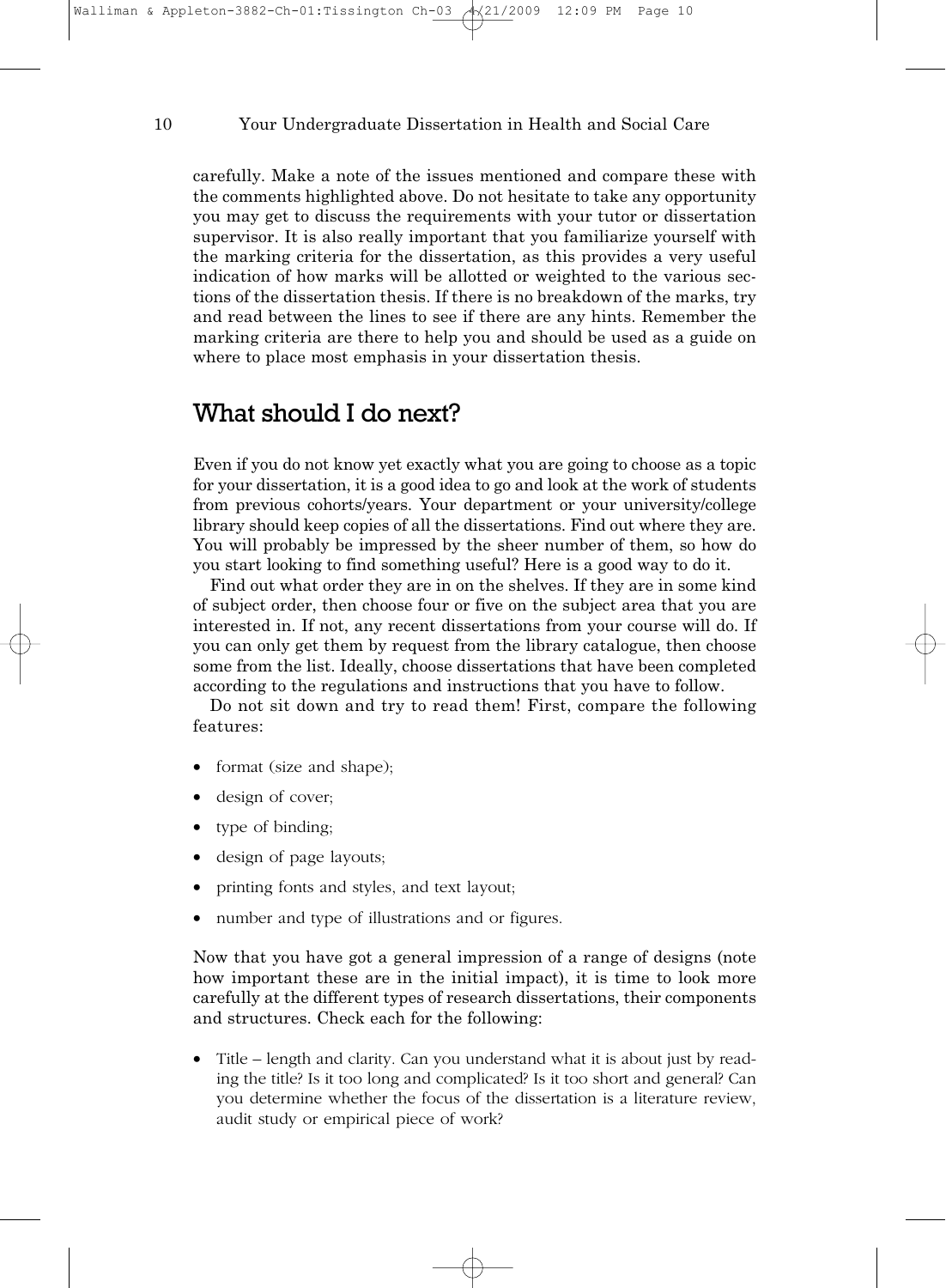#### What Is a dissertation? 11

- Preambles are these clearly labelled and set out? Check what they consist of: title page, acknowledgements, abstract, list of contents with page numbers, lists of figures and tables, anything else (e.g. statement of individual work, dedication, etc.). Look at the layout and design of each of these.
- Chapters or sections how many, how long and in what sequence? Does the sequence of chapter titles show you how the dissertation is structured? One example might be: introduction, background, research problem, research methods used, data collection, data analysis, and conclusions. There are, however, several different ways of structuring dissertations, depending on the type of research work undertaken. Compare those that you have selected.

Now go to the end of each and compare the add-on sections. Note:

- the length and format of the list of references;
- whether there is a bibliography;
- the number and type of appendices.

Now, if you want to, you can read a few sections of the text to see what the written style is like. Note the use of technical words, the method of citing references and the style of the writing. Check the length of paragraphs and sentence construction. Are they short and precise, or long and complex? Explore if and how the illustrations are used to complement the text. Whatever you do, do not try to read all the way through. Rather, if you have the time, pick a few more examples of dissertations and repeat the exercise. You will soon get a feel of the difference in quality and style, which will help you to form your preferences on which to base your own work.

The length and complexity of the dissertations might be rather daunting, particularly when you consider that you will have to produce something similar within a few months or even weeks. Do not get too worried. Although there will be a lot to learn and plenty to write, if you can choose a subject in which you are really interested, despite the hard work it should be a pleasurable and rewarding exercise, and something to be proud of when you have finished.

## Where to find out more

As mentioned above, a good place to start is to look at previously completed health or social care dissertations in your subject area. This will not provide you with instructions on how to proceed, but will give you plenty of food for thought, and help to stimulate your own critical faculties about the quality of the work presented. This will be important when it comes to reviewing your own work later on.

Most books on this subject cover the whole sequence of preparing and writing essays and dissertations, much like this one. But hardly any